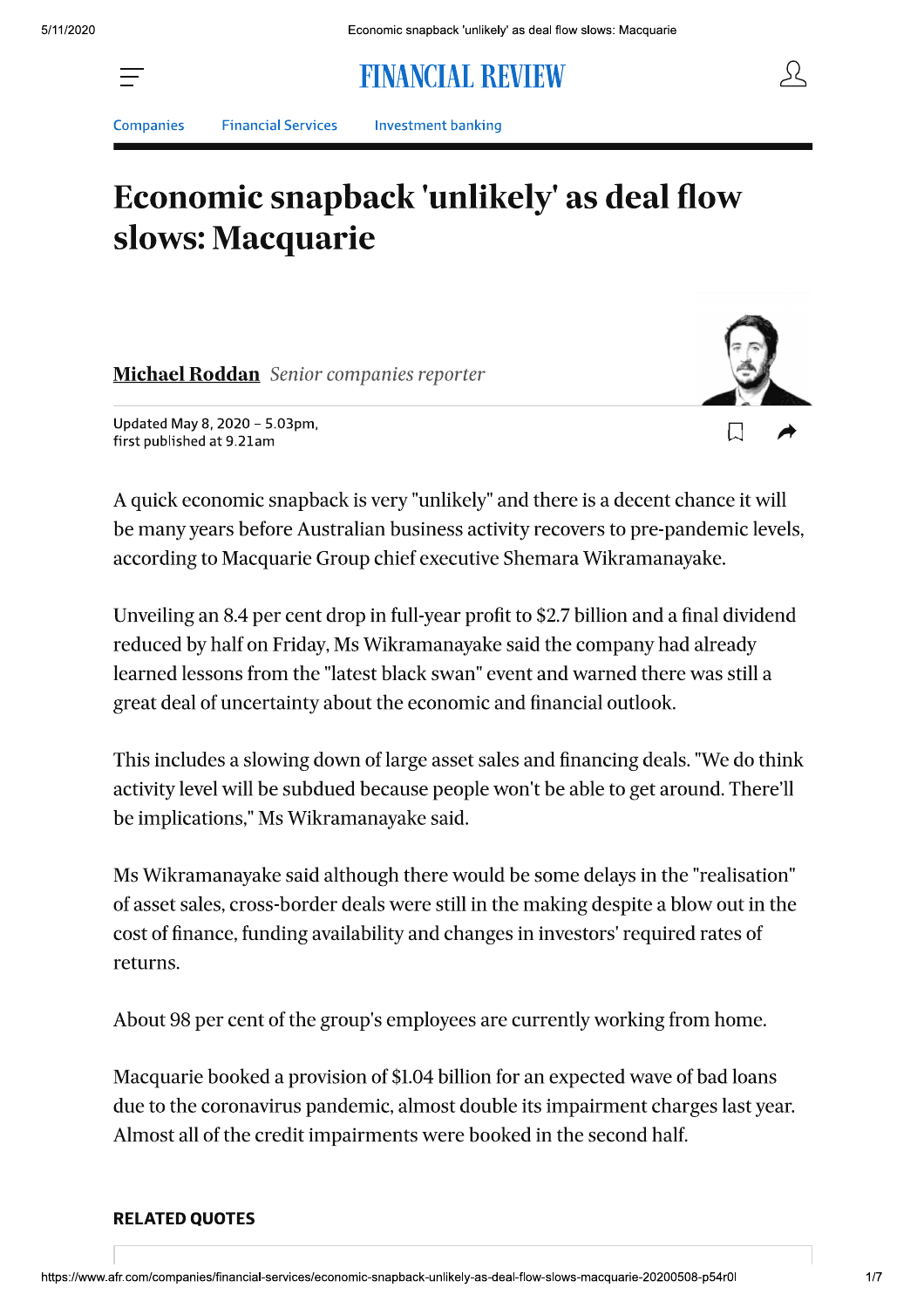

That compares with a collective \$3.5 billion in extra provisioning over the last two weeks by Westpac, ANZ and National Australia Bank to prepare for expected loan defaults due to the economic shutdown. Commonwealth Bank is expected to increase that figure to more than \$5 billion for the four major banks next week.

Chief financial officer Alex Harvey said the company's base case – with a likelihood of slightly more than 50 per cent – was for a 9 per cent fall in GDP by mid-year sparking an surge in unemployment to 9 per cent and a 15 per cent slide in house prices.

There was slightly less than even chance of a less optimistic scenario – a jobless rate of 11 per cent and a 30 per cent crash in the property market – occurring.

Mr Harvey said the company wasn't betting on an economic snapback. "I'm not saying it's zero [per cent chance] – it's unlikely," he said. The company said it was "unable to provide meaningful guidance" for its earnings over the coming year.

Citi analyst Brendan Sproules said bears on the company would cling to a "material" fall" in performance fees and investment income, but bulls would be attracted to Macquarie's ability to deploy \$7 billion of surplus capital into volatile markets. He recommended selling the stock during the "uncertain times".

UBS analyst Jonathan Mott said the outlook for the group "remains challenging".

Revenue for the asset management and investment banking group slipped 3.4 per cent to \$12.3 billion over the year. But Ms Wikramanayake said the company's markets business had strong levels of activity, particularly in the areas of capital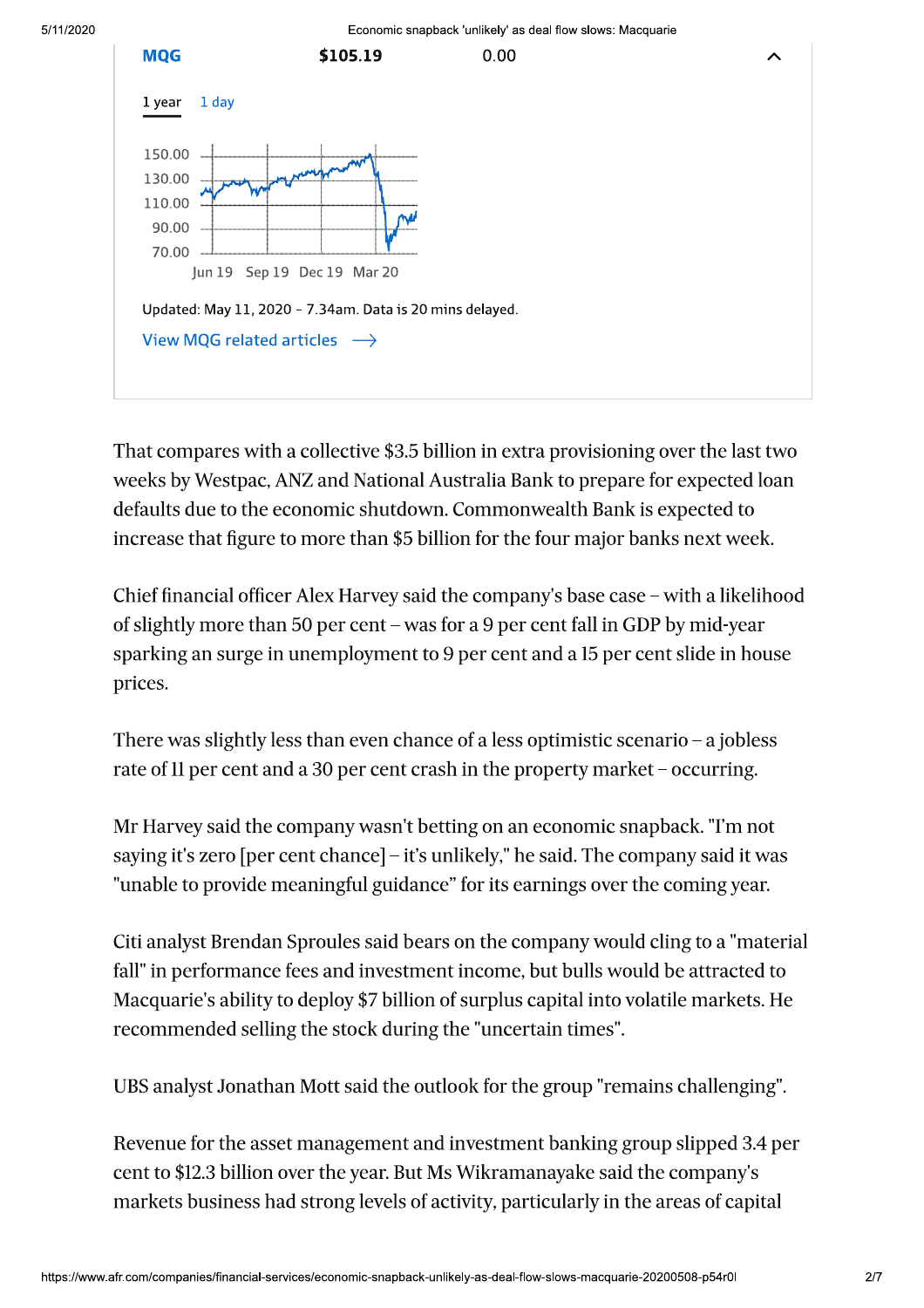raising on the local sharemarket and other financial services such as providing hedges for the historical collapse in oil prices.

Macquarie also benefits from owning oil storage facilities, which have increased in value since a brief burst of negative oil prices last month.

While ANZ and Westpac this month deferred dividend payments after the Australian Prudential Regulation Authority cautioned banks against the capitalreducing payouts, Macquarie cut its final distribution.

Its final dividend of \$1.80 per share  $-$  half of the prior year's final dividend  $-$  leaves total distributions for the year down by a quarter from last year. Macquarie has ring-fenced its bank from contributing to the profit distribution.

Macquarie's common equity Tier 1 capital ratio hit an all-time high of 12.2 per cent by the end of March. Total customer deposits rose 20 per cent to \$67 billion, while the company has raised \$3.7 billion of additional capital since the end of March

After the prudential regulator warned financial institutions about shelling out dividends in the current uncertain economic environment, Macquarie has reopened a dividend investment plan at a discount of 1.5 per cent to the current market value of the stock. The inflow of capital from this would more than offset the dividend payment, Ms Wikramanayake said.

Protecting the business from the worst affects of the health-turned-economic crisis was the asset management division, which pays an annuity-style return to Macquarie, where earning rose 16 per cent as assets under management rose 10 per cent to \$607 billion.

Revenue in its markets facing operations in the Macquarie Capital division, which runs the debt capital markets, slid 57 per cent over the year.

Macquarie shares jumped 6 per cent on Friday, but are down 30 per cent since their February peak, at about \$106 a share. However, the stock still towers over its global financial crisis low of \$16.

## How the coronavirus is changing markets, business and politics.

Coronavirus: Need to know. Our daily reporting, in your inbox.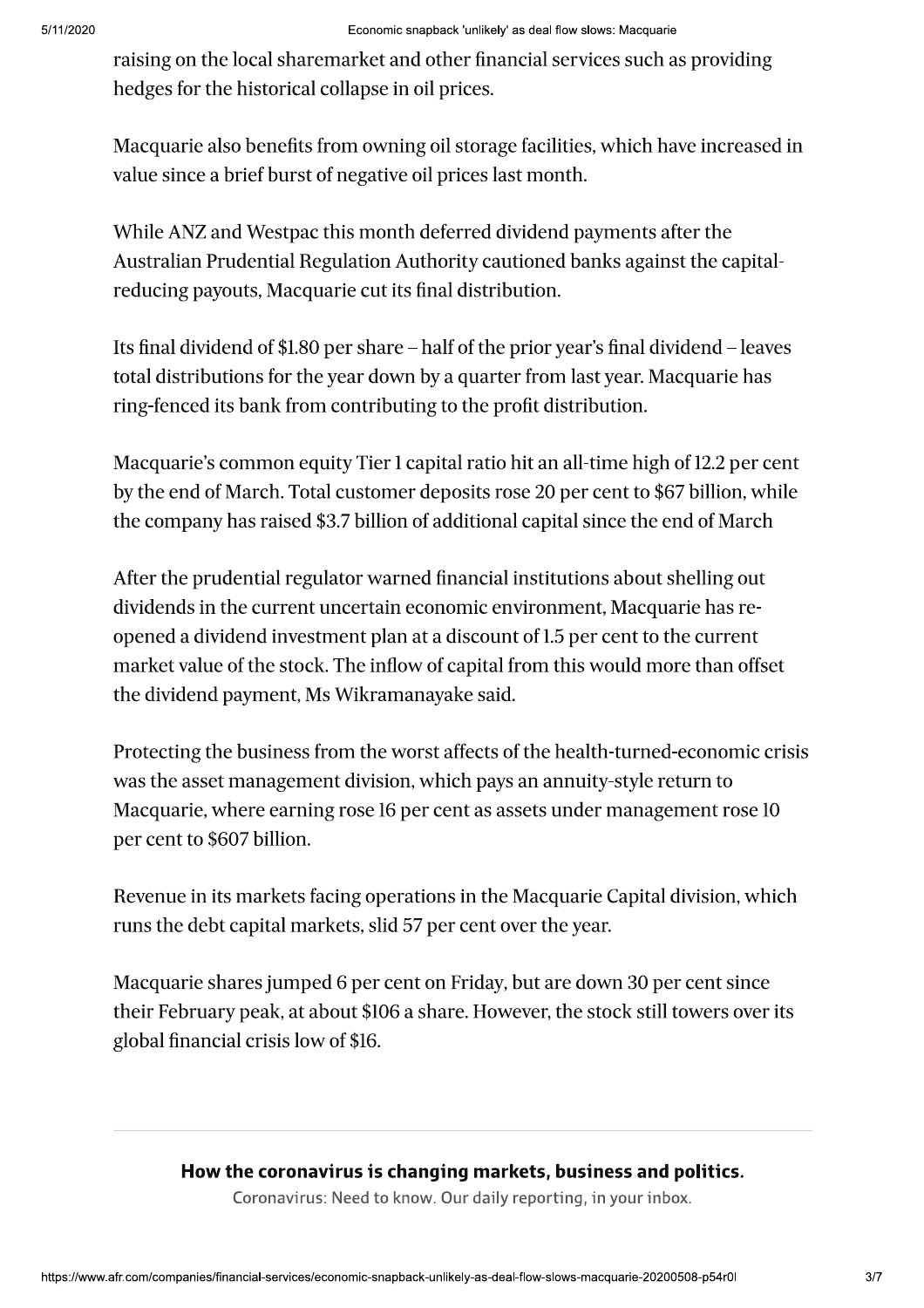| <b>SIGN UP NOW</b>                                                                       |                 |
|------------------------------------------------------------------------------------------|-----------------|
| $\rightarrow$ Share<br><b>↓</b> Save                                                     | License article |
| <b>READ MORE</b><br>Investment banking<br><b>Macquarie Group</b><br>Coronavirus pandemic |                 |

Michael Roddan is an senior companies reporter based in Sydney. He has worked as a business and economics reporter for The Australian and Business Spectator. Connect with Michael on *Twitter*. Email Michael at *m.roddan@afr.com* 

### **MOST VIEWED IN COMPANIES**

- 1 **Coal's price collapse threatens Australian mines**
- $\overline{2}$ Ten prepares fourth channel, optimistic ad market will come back
- 3 CBA invests in Slyp to drive digital receipts
- $\overline{\mathcal{A}}$ How the ASX is taming its unruly tail
- $\overline{5}$ **James Hardie rebuilds for COVID-19 recovery**

### **LATEST STORIES**

#### Live Markets Live

### ASX to edge higher; virus cases top 4 million

9 mins ago

#### **Global economy**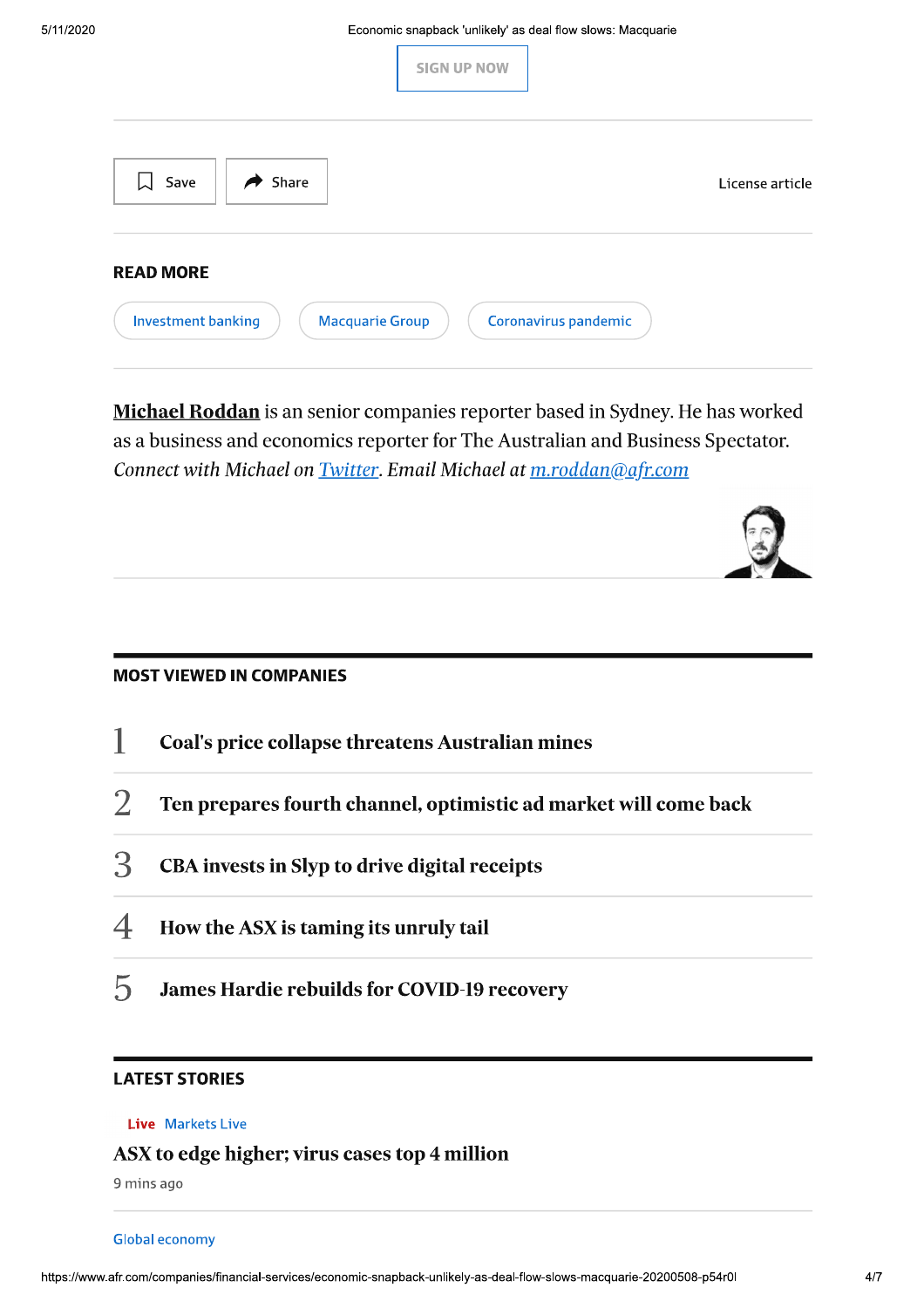#### Ray Dalio sees Monopoly money as easiest way out of debt crisis

9 mins ago

#### **Street Talk**

#### **Z Energy launches \$272m raising**

23 mins ago

Live Coronavirus pandemic **Global virus cases reach 4 million** 

44 mins ago

# **Financial Review Magazine**

# **Generation X takes over at Sydney's MCA**

Jane Albert

The 'outsider' steering the MCA through the crisis

Australia rides towards cycling redemption

# **BOSS**

# IR overhaul needed to stop underpayments: **Wesfarmers chairman**

Patrick Durkin and Sally Patten

#### Wesfarmers eyes friendly takeover targets

### What this CEO is missing about office life

# Life & Leisure



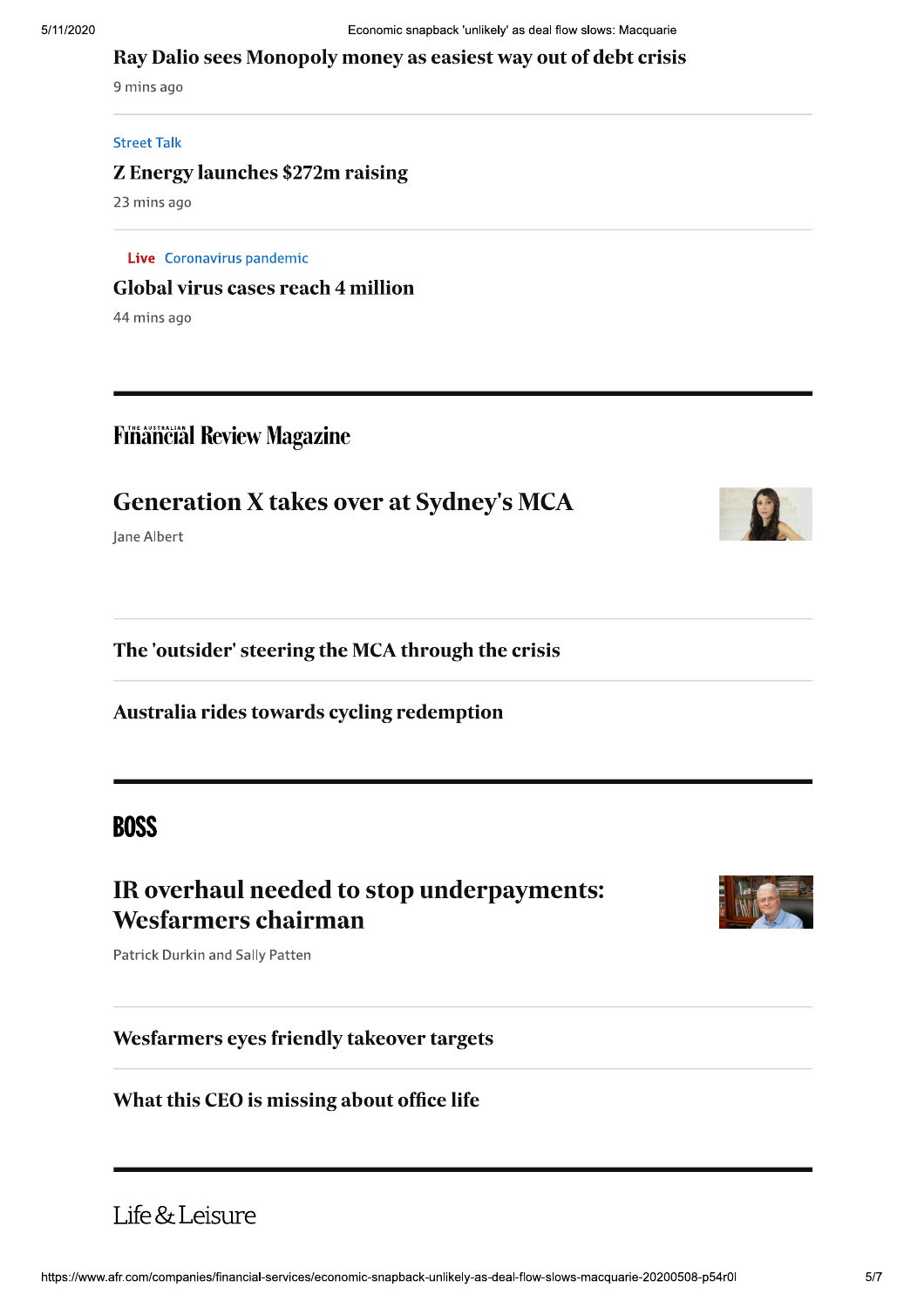# The treasure hunters searching for long-lost royal jewels



Sarah Royce-Greensill

## **Must-see movies for car enthusiasts**

How Ginger & Smart have sewn up their crisis plan

# LUXURY

# Why this French prima ballerina would rather play **Brisbane than Milan**



Divya Bala

Why gallery owner Gene Sherman is in love with Japan

Is this the world's best hotel?

The Daily Habit of Successful People

| <b>MY ACCOUNT</b> | $\checkmark$ |
|-------------------|--------------|
| <b>SUBSCRIBE</b>  |              |
| <b>ABOUT US</b>   |              |
| <b>CONTACT</b>    | $\checkmark$ |
| <b>MAGAZINES</b>  |              |
|                   |              |

#### **COLUMNS**